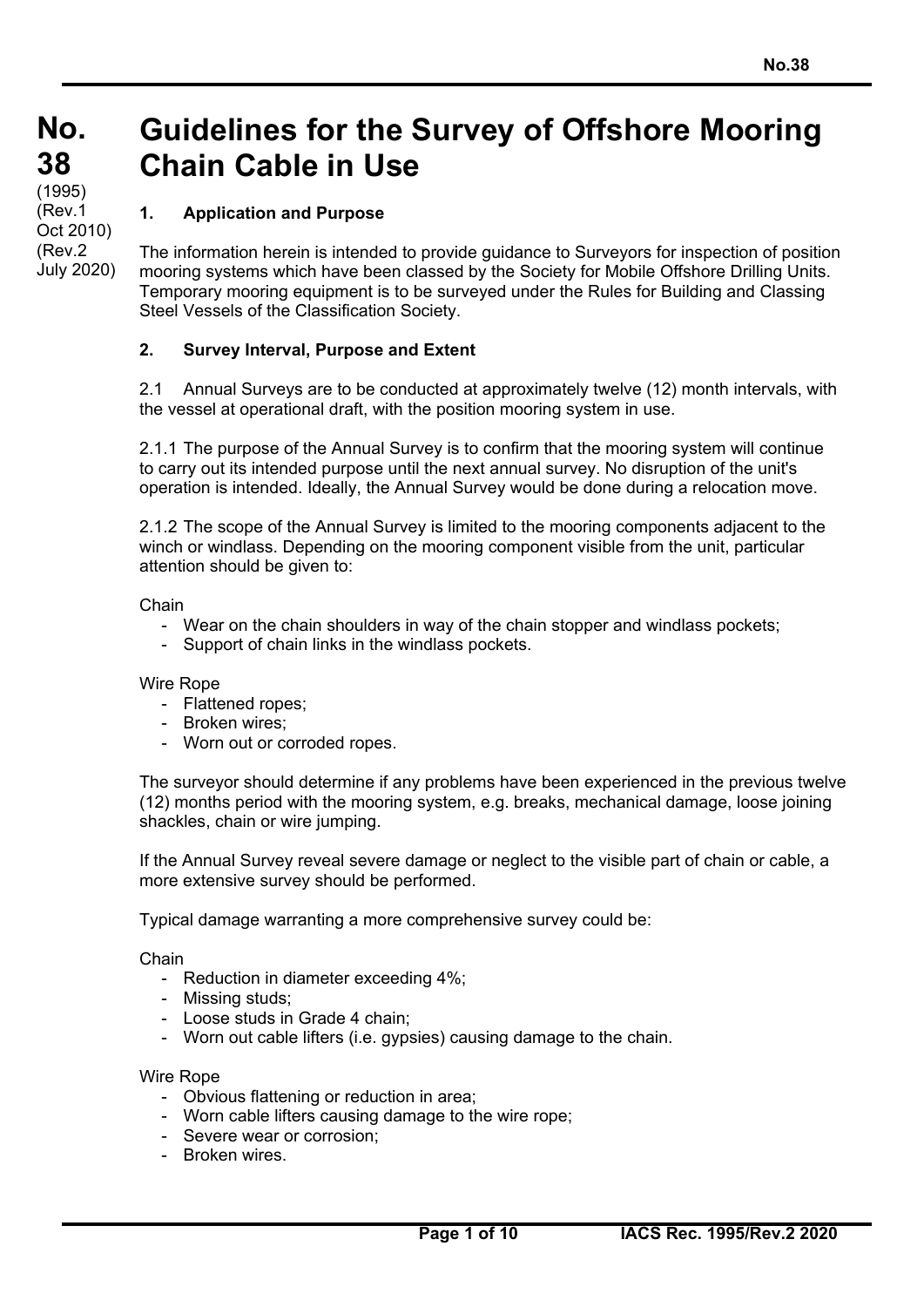**No. 38**  (cont)

2.2 Special Periodical Surveys are carried out at intervals of approximately five (5) years and will require extensive inspection, usually associated with a sheltered water visit. When considered necessary by the Society, the interval between Special Periodical Surveys may be reduced.

2.2.1 The purpose of the Special Periodical Survey is to ensure that each chain is capable of performing its intended purpose until the next Special Periodical Survey, assuming that appropriate care and maintenance is performed on the mooring system during the intervening period.

2.2.2 The Special Periodical Survey should include:

- Close visual examination of all links of mooring chains, with cleaning as required
- Enhanced representative NDT sampling
	- 5% on general chains
	- 20% on chain which has been in way of fairleads over last five (5) years
	- All connecting links

 $\overline{a}$ 

• Dimension checks, including length over five (5) links

2.2.3 Particular attention should be given to:

- Those lengths of chain (or wire rope) which have frequently been in contact with the windlass and fairleads during the unit's operation since the last survey. The Surveyor should ensure that these lengths are rated for use in the way of the windlass and fairlead.
- The looseness and pin securing arrangements of the joining-shackles.
- All windlass and fairlead chain pockets for:
	- Unusual wear or damage to pockets;
	- Rate of wear on pockets, including relative rate of wear between links and pockets;
	- Mis-match between links and pockets, and improper support of the links in the pockets.
- A functional test of the mooring system during anchor-handling operation for:
	- Smooth passage of chain links and/or wire rope and joining-shackles over the windlass and fairleads pockets;
	- The absence of chain jumping or other irregularities.

2.2.4 The thickness (diameter) of approximately 1% of all chain links should be measured. The selected links should be approximately uniformly distributed through the working length of the chain. The above percentage may be increased/decreased if the visual examination indicates excessive/minimal deterioration.

2.2.5 All joining-shackles of the Kenter type and bolted type which have been in service for more than four (4) years should be dismantled and a Magnetic Particle Inspection (MPI) performed on all machined surfaces as per 8.2.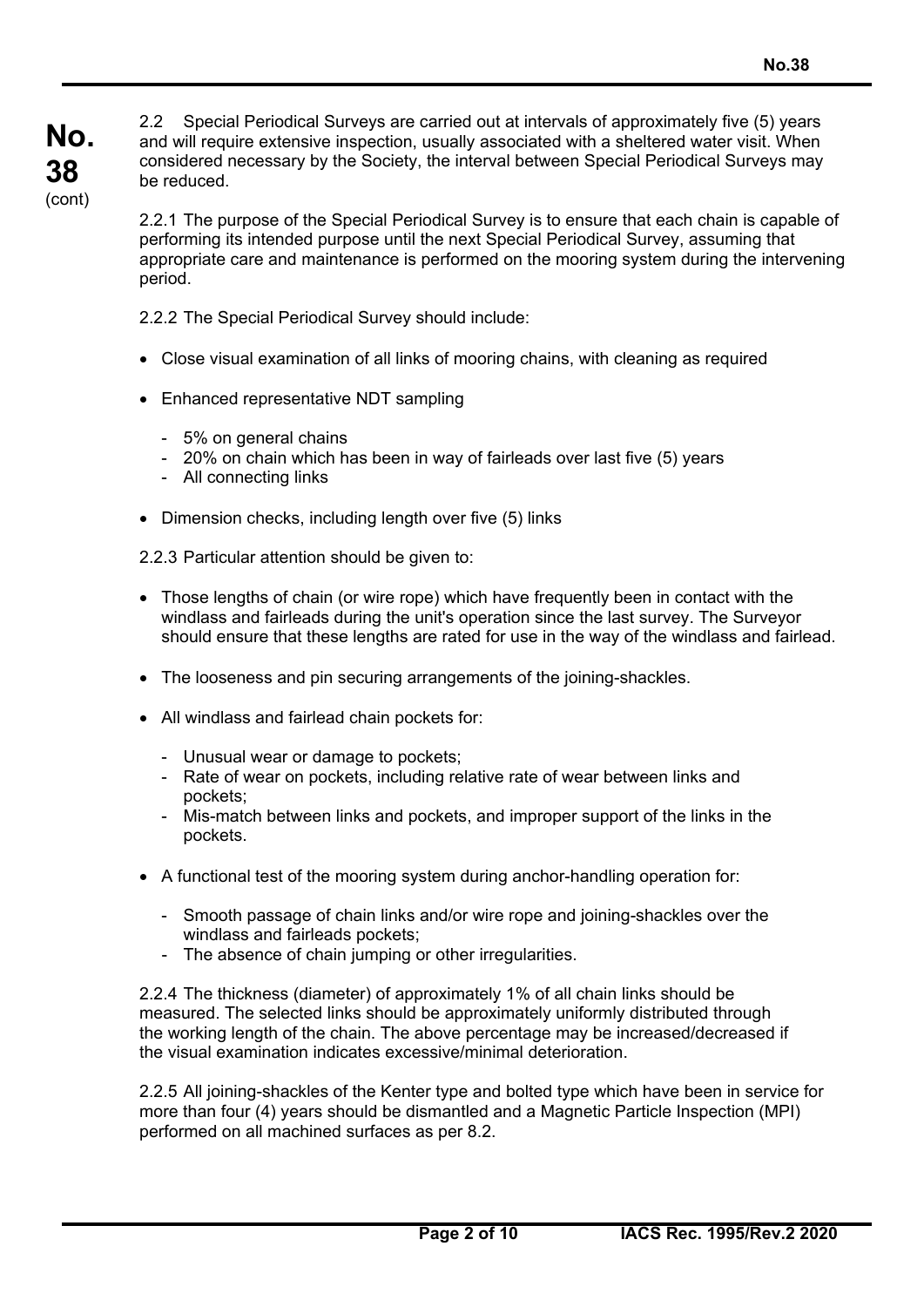## 2.3 Special Continuous Surveys

In lieu of a special periodic survey, the Owner may opt for a Continuous Survey, by providing an extra mooring line which may be regularly inspected on shore and exchanged with lines installed on the unit on an annual or other appropriate schedule.

### **3. Anchor Inspection**

**No.** 

**38**  (cont)

> The anchor head, flukes and shank should be examined for damage, including cracks or bending. The anchor shackle pin and crown pin should be examined and renewed if excessively worn or bent. Moveable flukes should be free to rotate between stops on the anchor head.

Bent flukes or shanks should be heated and jacked back in place according to an approved procedure, followed by MPI.

#### **4. Anchor Swivels**

Although swivels are no longer in common use, anchors have been lost due to corrosion of the threads engaging the swivel nut. These threads should be carefully examined and, if significant corrosion is found, the swivel should be removed or replaced.

#### **5. Chain Inspection Criteria**

#### 5.1 Chain Types Considered

 $\overline{a}$ 

This section applies only to "Offshore" or "Rig Quality" chains with studs secured by one of the following means:

| • Mechanically locked adjacent to the link's<br>flash-butt-weld and fillet welded on the other end | (IACS R3 chain for example) |
|----------------------------------------------------------------------------------------------------|-----------------------------|
| • Studs mechanically locked in place on both ends                                                  | (IACS R4 chain for example) |

Other types of chain will require special consideration.

The service environment of offshore mooring chain is more severe than the service environment for conventional ship anchoring chain. Offshore chain is exposed to service loads for a much longer period of time. The long term exposure to cyclical loadings in sea water magnifies the detrimental effect of geometric and metallurgical imperfections on fatigue life. Moreover the increased number of links in offshore chains renders the chain more susceptible to failure from a statistical standpoint.

Due to the effect of "notches", e.g. the stud footprint, higher strength steels, such as that used for IACS R4 chain, have a lower ratio of fatigue strength to static tensile strength than typical lower strength steel such as used for IACS R3 chain.

5.2 Chain Link Diameter Loss due to Abrasion and Corrosion

Diameter measurements should be taken in the curved or bend region of the link and at any area with excessive wear or gouging. Particular attention should be given to the 'shoulder' areas which normally contact the windlass or fairlead pockets.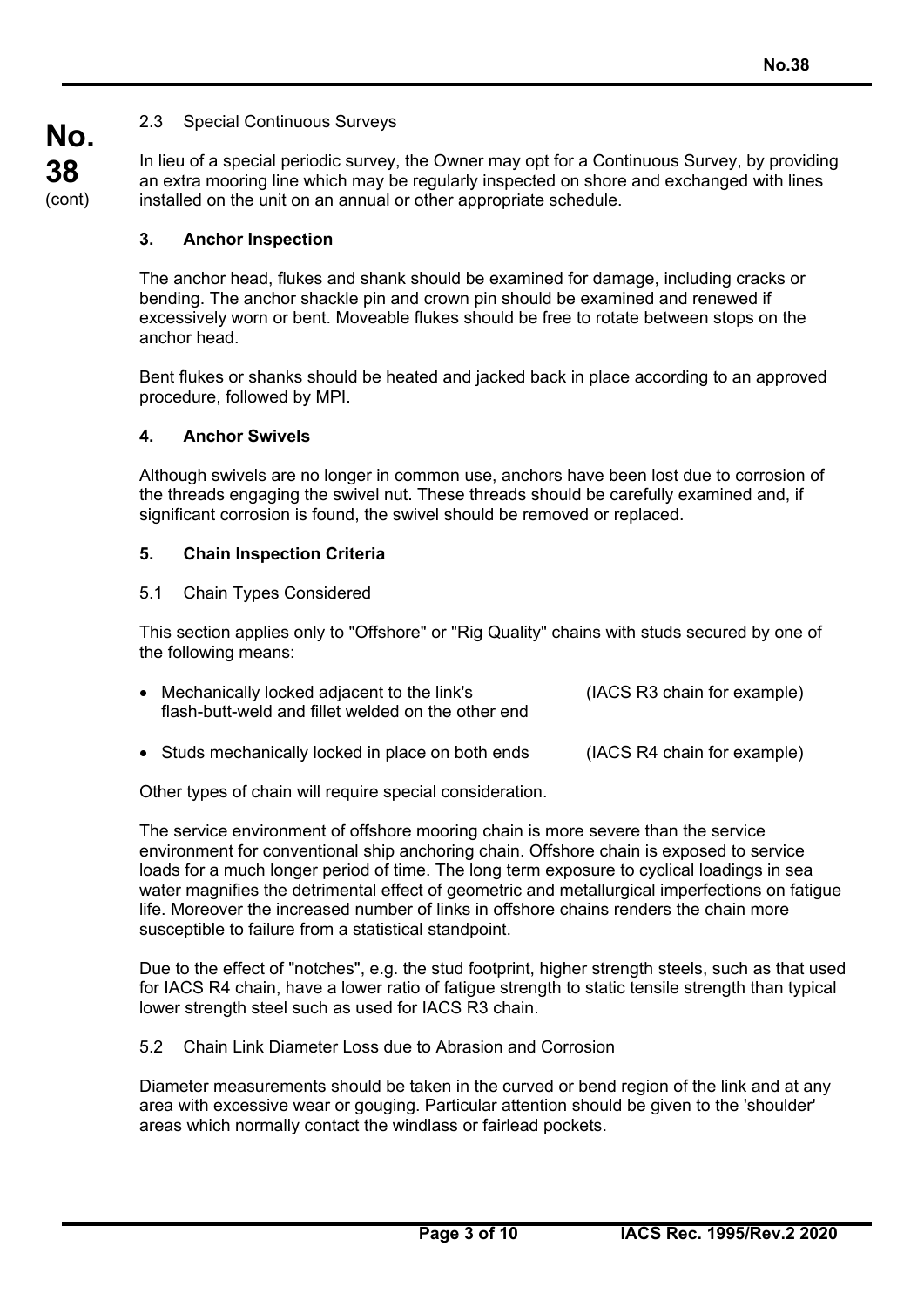**No. 38** 

Links with minimum cross-sectional area less than 90% of the original nominal area should be rejected. If repair is permitted, it should be done by qualified personnel using an approved procedure.

(cont)

 $\overline{a}$ 

*Note: WELD REPAIR IS NOT PERMITTED ON IACS R4, R4S and R5 CHAIN (See paragraph 5.3.1) A 5% reduction in diameter is equivalent to 10% of the reduction in cross-sectional area to original. Two diameter measurements should be taken 90 degrees apart and the average compared with original diameter considering with allowable diminution.* 

5.3 Chain Stud Defects and Repair or Replacement

Studs prevent knots or twist problems during chain handling and support the sides of the links under load to reduce stretching and bending stresses, resulting in longer fatigue life. Links with missing studs should be removed or the studs should be refitted using an approved procedure.

5.3.1 Chain Studs Secured by Fillet Welds on one End

The stud is likely to fall out if it is loose or the weld is cracked.

Any axial or lateral movement is unacceptable and the link must be repaired or replaced.

Links with studs fillet welded on the flash-butt-weld end of the stud are unacceptable.

Rejection of links with gaps exceeding 3 mm (1/8 inch) between the stud and the link at the flash-butt-weld end of the stud should be considered. Closing the gap by renewing the fillet weld may be considered, where permitted.

Field repair of cracked welds should be avoided. Welding must be performed by qualified personnel using approved procedures.

*Note: WELD REPAIR IS NOT PERMITTED ON IACS R4, R4S and R5 CHAIN Chains with studs mechanically locked in place on both ends may only be repaired by an approved mechanical 'squeezing' procedure to reseat the stud.* 

Fillet welding of studs on both ends is not acceptable nor is welding on the stud end adjacent to the link's flash-butt-weld.

Existing studs with fillet welds on both ends will require special consideration and will be subject to special crack detection efforts. A reduction in mechanical properties in way of the flash-butt-weld will normally be required and approval of the coastal Administration may also be required.

5.3.2 Chain Studs Secured by Press Fitting and Mechanical Locking

It is very difficult to quantify excessive looseness of chain studs. The decision to reject or accept a link with a loose stud must depend on the surveyor's judgment of the overall condition of the chain complement.

Axial movement of studs of 1 mm or less is acceptable. Links with axial movement greater than 2 mm must be repaired by 'squeezing' or removed. Acceptance of chain links with axial movements from 1 to 2 mm must be evaluated based on the environmental conditions of the unit's location and expected period of time before the chain is again available for inspection.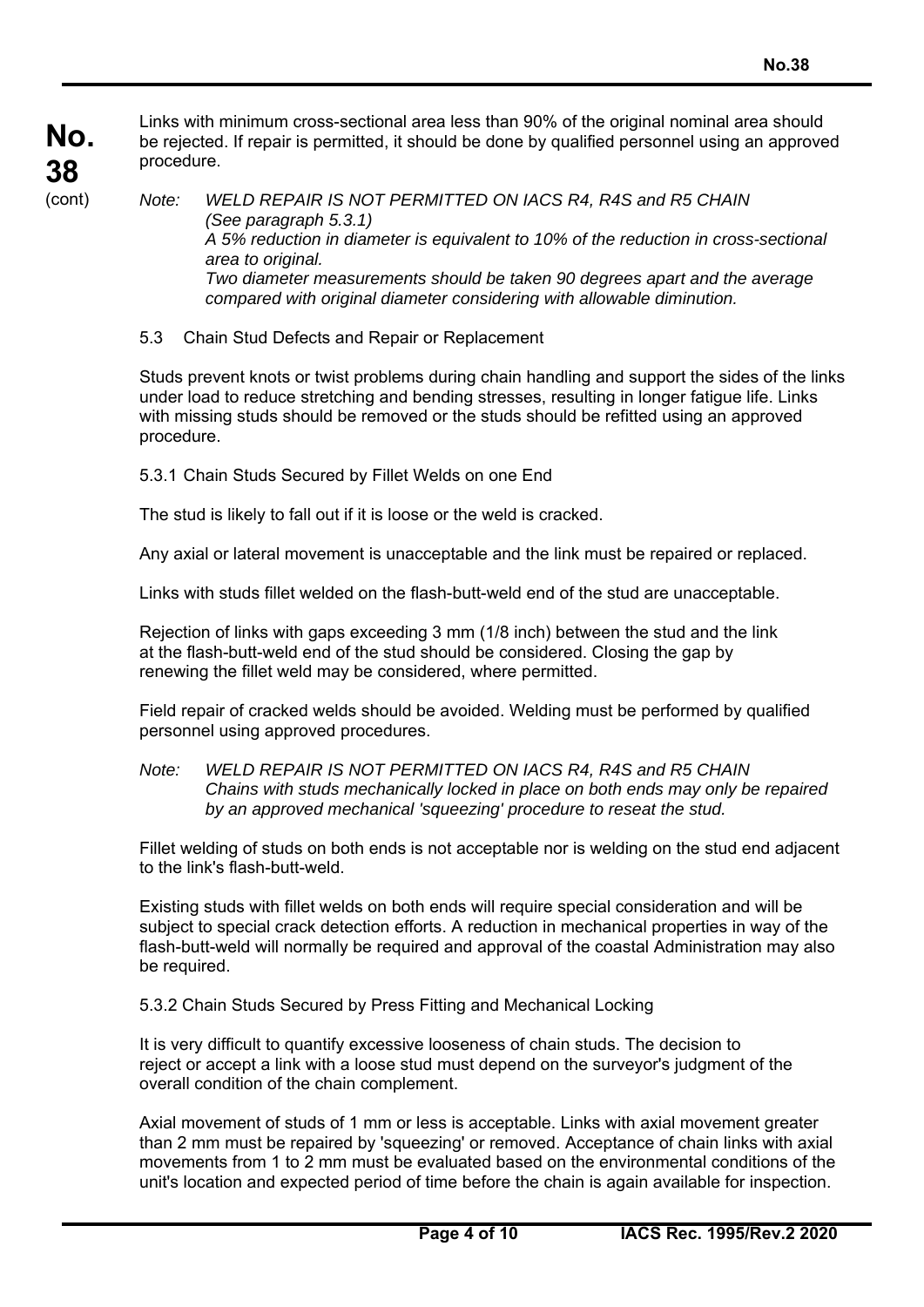#### **No.**  Lateral movement of studs up to 4 mm is acceptable.

## 5.4 Link Repairs

**38**  (cont)

> Cracks, gouges and other surface defects (excluding weld cracks) may be removed by grinding provided the resulting reduction in link diameter does not exceed 5% and the crosssectional area, due to abrasion, wear, and grinding is at least 90% of the original nominal area. Cross-sectional area should be calculated for the lowest average of two diameters taken 90 degrees apart.

Links with surface defects which cannot be removed by grinding should be replaced.

## 5.5 Chain Link Replacement

Defective links should be removed and replaced with joining-shackles, i.e. connecting links, guided by the following good marine practice:

- The replacement joining-shackle should comply with IACS W22 or API Spec 2F,  $6<sup>th</sup>$ Edition, June 1997.
- Joining-shackles should pass through fairleads and windlasses in the horizontal plane.

Since joining-shackles have much lower fatigue lives than ordinary chain links as few as possible should be used. On average, joining-shackles should be by 122 m (400 ft) or more apart.

If a large number of links meet the discard criteria and these links are distributed in the whole length, the chain should be replaced with new chain.

#### **6. Fairlead and Windlass Inspection - Chain Systems**

#### 6.1 Fairleads

Inspection should verify that all fairleads move freely about their respective Z-axes, to the full range of motion required for their proper operation. All bolts, nuts and other hardware used to secure the fairlead shafts should be inspected and replaced, as required.

Fairlead attachment to the hull should be verified and NDT conducted, as necessary.

*Note: There have been cases of closing plates on the fairlead shaft coming loose due to corrosion of the threads of the securing bolts, resulting in serious damage to the fairlead arrangements and the complete jamming of the fairlead and chain. Consequently, the securing bolts should also be checked to ensure that the bolt material does not corrode preferentially, should the sacrificial anode system fail to function in way of the fairlead.* 

#### 6.2 Windlasses

 $\overline{a}$ 

Special attention should be given to the holding ability of the windlass. The chain stopper and the resultant load path to the unit's structure should be inspected and its soundness verified.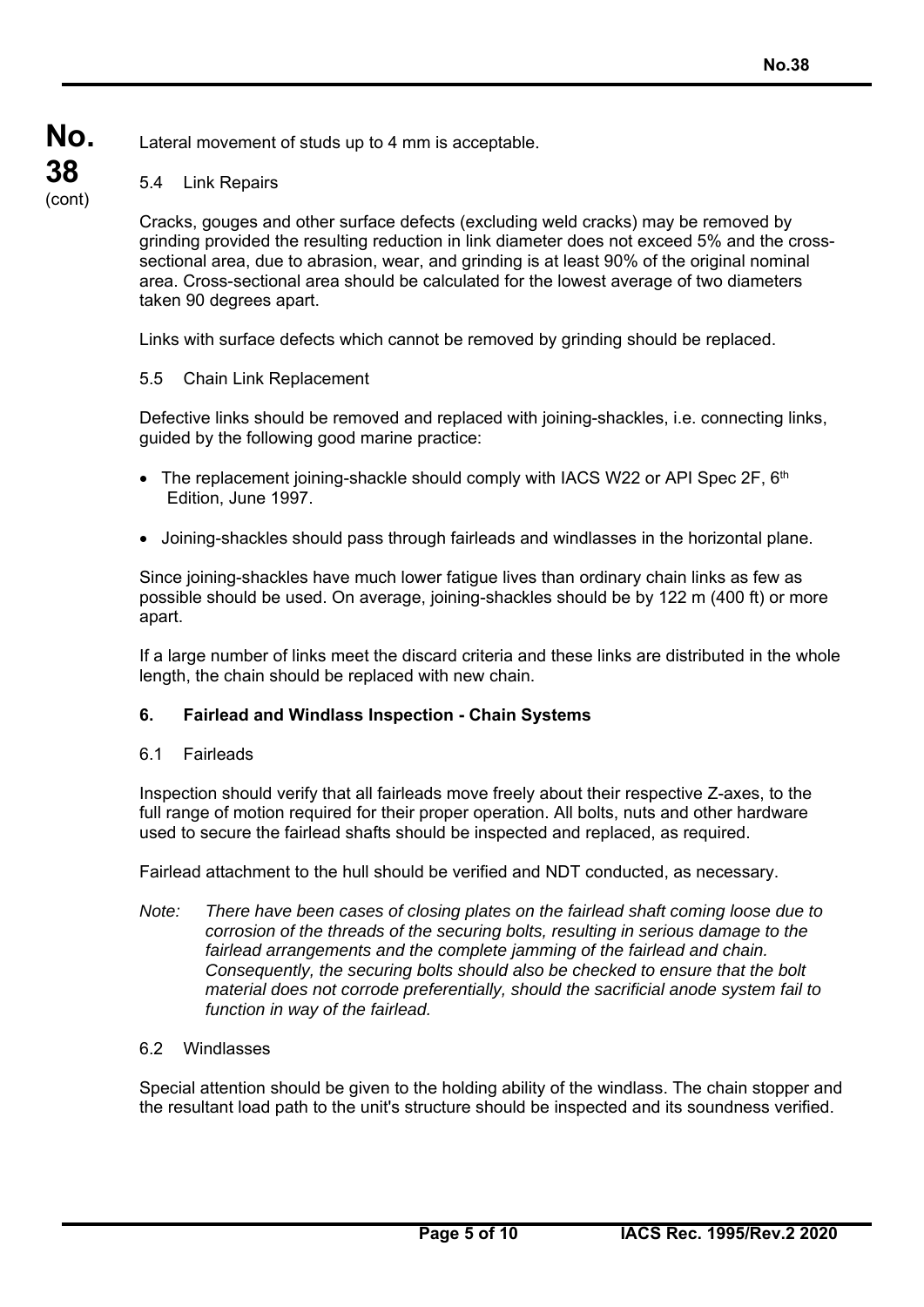## 6.3 Chain Pockets and Chain Support

(cont) It is essential that a link resting in a chain pocket makes contact with the fairlead at only the four shoulder areas of the link to avoid critical bending stresses in the link. Satisfactory chain support is to be verified, and excessive wear in the pockets should be repaired as required, to prevent future damage to the chain.

> Chain pockets may be repaired by welding in accordance with the standard procedures supplied by the fairlead/windlass manufacturer. Normally, the hardness of the pockets should be slightly softer than the hardness of the chain link, and procedures must be specific for the chain quality used.

## **7. Fairleads and Winches Inspection - Wire Rope Systems**

#### 7.1 Fairleads

See 6.1.

#### 7.2 Winches

Special attention should given to the holding ability of the winch and the satisfactory operation of the pawls, rachets and braking equipment. The soundness of the resultant load path to the unit's structure should be verified.

Proper laying down of the wire on the winch drum should be verified to the satisfaction of the Surveyor, and drums and spooling gear adjustments made, if required.

### **8. Inspection of Jewellery and Miscellaneous Fittings**

#### 8.1 General

 $\overline{a}$ 

Anchor shackles, large open links, swivels and connecting links should be visually inspected. Certain areas should be examined by MPI. Areas to be examined should be clearly marked on each item. Links and fittings should be dismantled, as required. Damaged items should be replaced as required by the attending surveyor. Illustrations showing the areas of concern may be found in API RP 2I (R2015) 3rd Edition (2008-04-01), section 2.4.

General guidance on the areas requiring MPI is provided below:

- Large open links: the interior contact surfaces of large open links
- Bolted shackles: the inside contact areas and the pins
- Swivels: the swivel pin and threads and mating surface

#### 8.2 Joining Shackles (Connecting Links)

8.2.1 Experience has shown that an undue number of anchors and chains have been lost due to connecting link failure. Joining-shackles used for higher strength chains, such as ORQ and above, which do not have certificates of equivalent quality should receive special attention.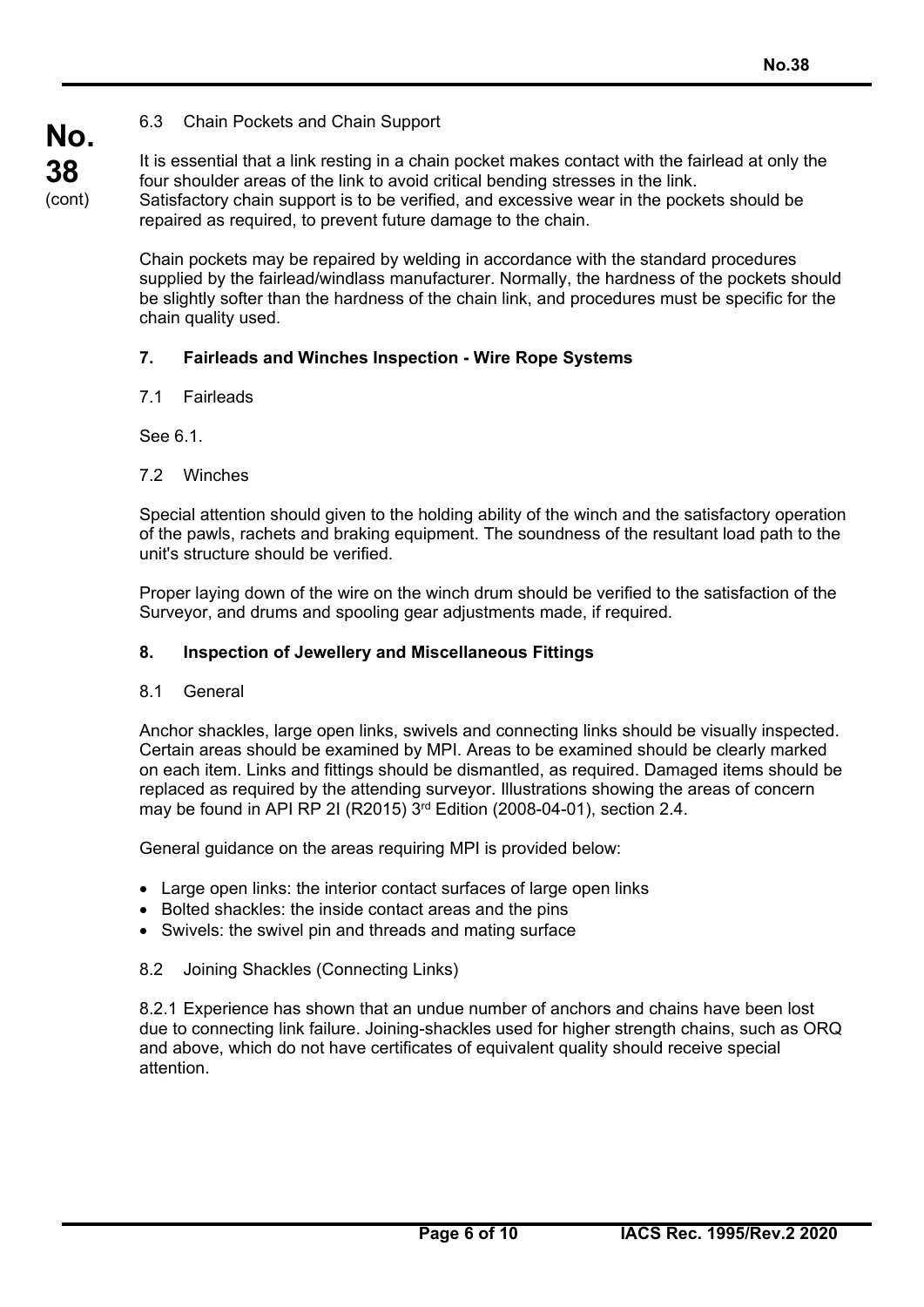8.2.2 Magnetic Particle Inspection

All joining-shackles of Kenter or similar design which have been in service for more than four (4) years should be dismantled and MPI carried out. Illustrations showing the areas of concern may be found in API RP 2I (R2015)  $3<sup>rd</sup>$  Edition (2008-04-01), section 2.4.

General guidance on the areas requiring MPI is provided below:

- Joining shackle links: all machined and ground surfaces of the link and the sides of the curved portions of the link
- Joining shackle stud: machined surfaces only
- Joining shackle pin: 100%

8.2.3 Fatigue is considered to be the critical criteria in way of the machined surfaces. On the remaining surface, the profile should be ground smooth and MPI should be carried out upon completion of grinding. In general, the radius of the completed grinding operation should produce a recess with a minimum radius of 20 mm and a length along the link bar greater or equal to six times its depth.

- *Note: Sandblasting prior to MPI may damage the machined surfaces and should be avoided. Alternative methods of cleaning should be used. The maximum permissible depth of grinding is 5% of the nominal diameter. The minimum acceptable cross sectional area in way of the grinding repair, due to the combined effect of local grinding and general corrosion/abrasion is 90% of the nominal cross-sectional area. The minimum acceptable diameter in way of the grind repair, due to the combined effect of local grinding and general corrosion/abrasion, is 95% of the nominal diameter.*
- 8.2.4 General Corrosion/Abrasion

The minimum acceptable cross-sectional area due to generally uniform corrosion/abrasion is 90% of the nominal cross-sectional area (equivalent to an uniform 5% reduction in diameter).

8.2.5 Tapered pins holding the covers of connecting links together should make good contact at both ends and the recess of counterbore at the large end of the pin holder should be solidly plugged with a peened lead slug to prevent the pin from working out.

8.2.6 Looseness Upon Re-Assembly

Any joining-shackles of Kenter or similar designs which are loose upon re-assembly should be accepted only after special consideration in each case.

*Note: Looseness between the mating faces will significantly reduce the remaining fatigue*  life of a joining-shackle. Stud movement in the longitudinal direction of the stud of *more than 0.5 mm is also likely to significantly reduce the remaining fatigue life of a joining-shackle.*

## **9. Wire Rope Surveys**

9.1 Acceptance Criteria

 $\overline{a}$ 

Acceptance criteria should be guided by ISO-Standard 4309:2017 Edition 5. Further insight may be gained from the 'discard' guidance provided by API RP 2I (R2015)  $3<sup>rd</sup>$  Edition (2008-04-01), Figures 18 and 19.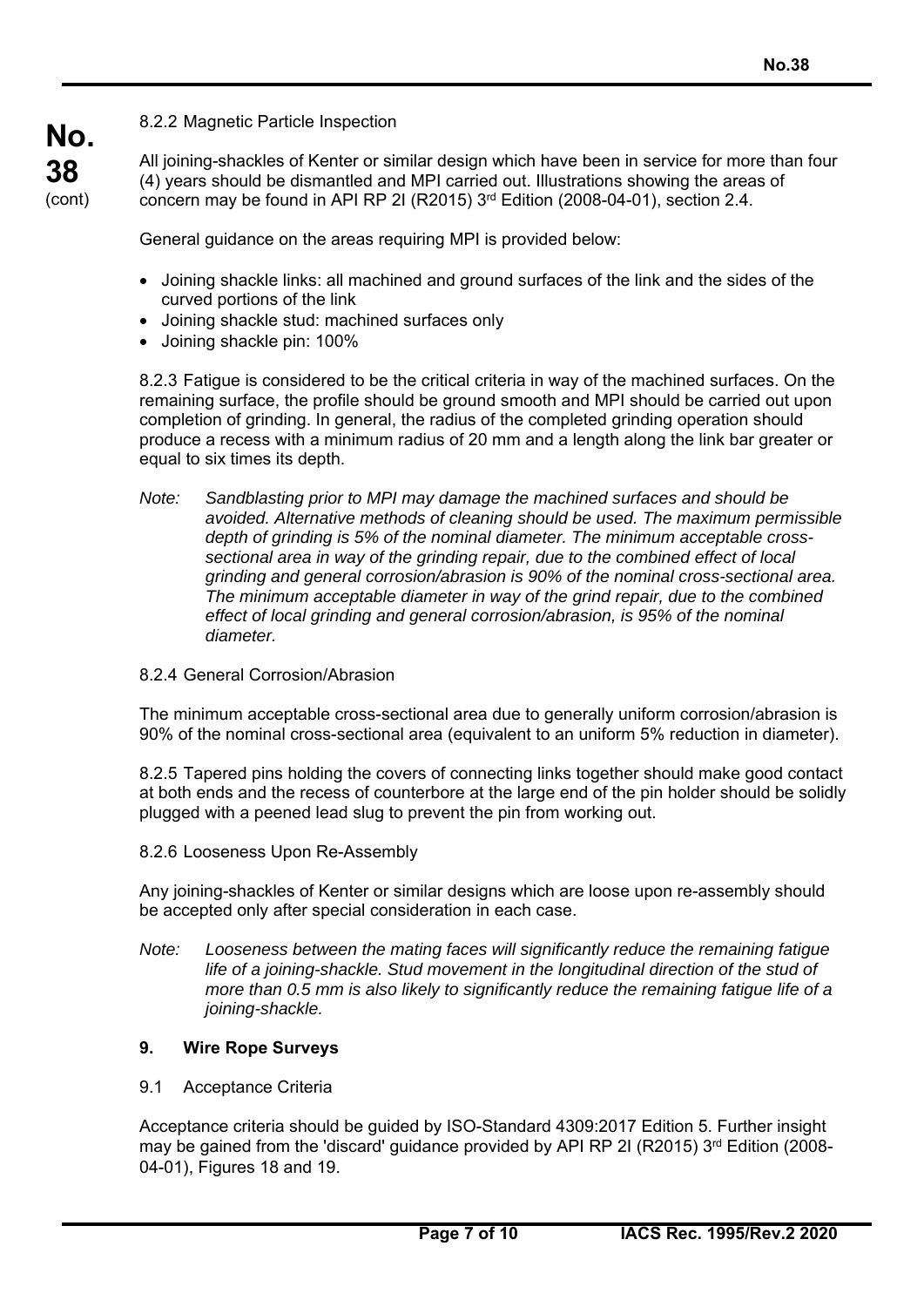It should be borne in mind that ISO-Standard 4309:2017 Edition 5 is primarily intended for lifting appliances where the Factor of Safety may be higher than for mooring wires.

The Surveyor should exercise great care in his interpretation of the condition of the wire. An obvious acceptance or rejection is comparatively easy, but the "grey" area between is difficult to evaluate. The Surveyor must make a sound evaluation and technical judgment based on all available evidence.

In general, the age or time in service of the wire does not directly have a bearing on the acceptance or rejection of the wire other than as a factor to be taken into consideration by the Surveyor when deciding on the extent of survey.

#### 9.2 Survey and Inspection

100% visual examination and diameter measurements should be performed.

9.2.1 Visual examination should identify and record the following items for each steel wire anchor line:

- The nature and number of wire breaks:
- Wire breaks at the termination;
- External wear and corrosion:
- Localized grouping of wire breaks;
- Deformation;

 $\overline{a}$ 

- Fracture of strands:
- Termination area:
- Reduction of rope diameter, including breaking or extrusion of the core.

9.2.2 Diameter measurements should be taken at approximately 100 m intervals, at the discretion of the attending Surveyor. If areas of special interest are found, the survey may be concentrated on these areas and diameter measurements taken at much smaller intervals.

9.2.3 An internal examination should be undertaken as far as practicable if indications of severe internal corrosion or possible breakage of the core or wire breaks in underlaying areas. See API RP 2I (R2015) 3rd Edition (2008-04-01), Section 3.3.6.3, for guidance on the internal inspection of wire rope.

9.3 Guidance on Wire Rope Damage

The cause of wire rope failures may be deduced from the observed damage to the rope. The information summarized below covers most types of wire rope failure.

More detailed information, including photographic examples, is available in ISO-Standard 4309:2017 Edition 5 and API RP 2I (R2015) 3rd Edition (2008-04-01).

9.3.1 Broken wires at the termination indicate high stresses at the termination and may be caused by incorrect fitting of the termination, fatigue, overloading or mishandling during deployment or retrieval.

• Distributed broken wires, illustrated by figures 9 through 12 of API RP 2I (R2015)  $3<sup>rd</sup>$ Edition (2008-04-01) may indicate the reason for their failure.

Crown breaks or breakage of individual wires at the top of strands may be caused by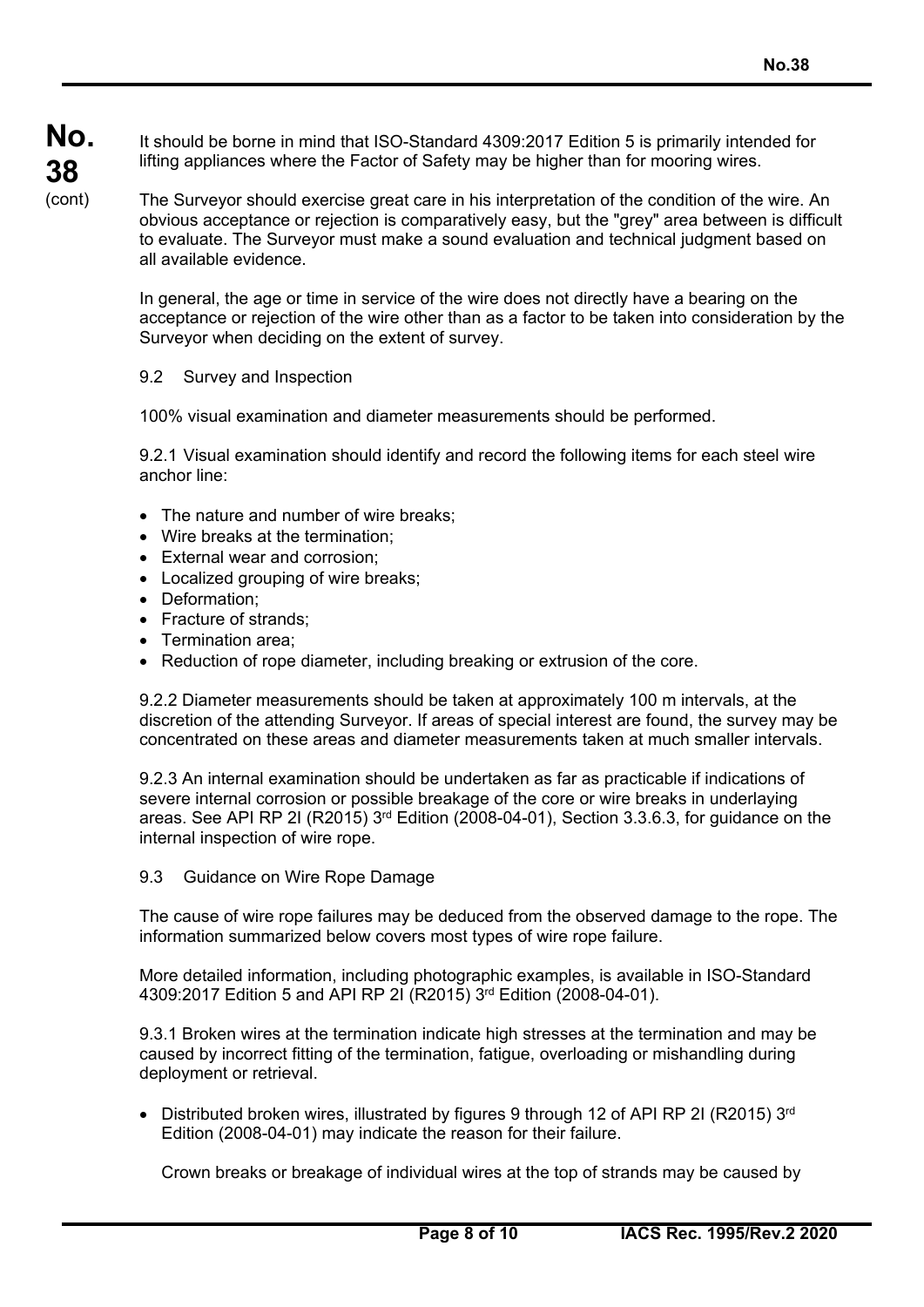excessive tension, fatigue, wear or corrosion.

**No.** 

**38**  (cont) Excessive tension is indicated by necking down of the broken end of the wire.

Fatigue is indicated by broken faces perpendicular to the axis of the wire.

Corrosion and wear may be indicated by reduced cross sections of the wire.

Valley breaks, at the interface between two strands indicate tightening of the strands, usually caused by a broken core or internal corrosion which has reduced the diameter of the core.

Valley breaks can be caused by high loads, tight sheaves, and sheaves of too small a diameter.

 Locally grouped broken wires in a single strand or adjacent strand may be due to local damage. Once begun, this type of damage will usually worsen.

9.3.2 Changes in rope diameter can be caused by external wear, interwire and interstrand wear, stretching or corrosion.

A localized reduction in rope diameter may indicate a break in the core. Conversely, an increase in rope diameter may indicate a swollen core due to corrosion.

9.3.3 Wear on the crown of outer strands in the rope may be caused by rubbing against fairleads, unit structure, or the sea bed depending on the location of the wear. Internal wear between individual strands and wires in the rope is caused by friction and is accelerated by bending of the rope and corrosion.

9.3.4 Corrosion decreases rope strength by reducing the cross-sectional area and accelerated fatigue by creating an irregular surface which invites stress cracking. Corrosion is indicated by:

- The diameter of the rope at fairleads will grow smaller;
- The diameter of stationary ropes may actually grow larger, due to rust under the outer layer of strands. Diameter growth is rare for mooring lines.

9.3.5 Deformation, i.e. distortion of the rope from its normal construction, may result in an uneven stress distribution in the rope. Kinking, bending, scrubbing, crushing and flattening are common wire rope deformations. Ropes with slight deformations will not lose significant strength. Severe distortions can accelerate rope deterioration and lead to premature failure.

9.3.6 Thermal damage, although rare for mooring ropes in normal service, may be indicated by discoloration. Prompt attention should be given to damage caused by excessively high or low temperatures. The effect of very low temperatures on wire rope is unclear except for the known detrimental effect on lubricants.

#### **10. References**

#### 10.1 Wire Rope

 $\overline{a}$ 

API RP 2I (R2015) 3rd Edition (2008-04-01): "In-Service Inspection of Mooring Hardware for Floating Structures" and